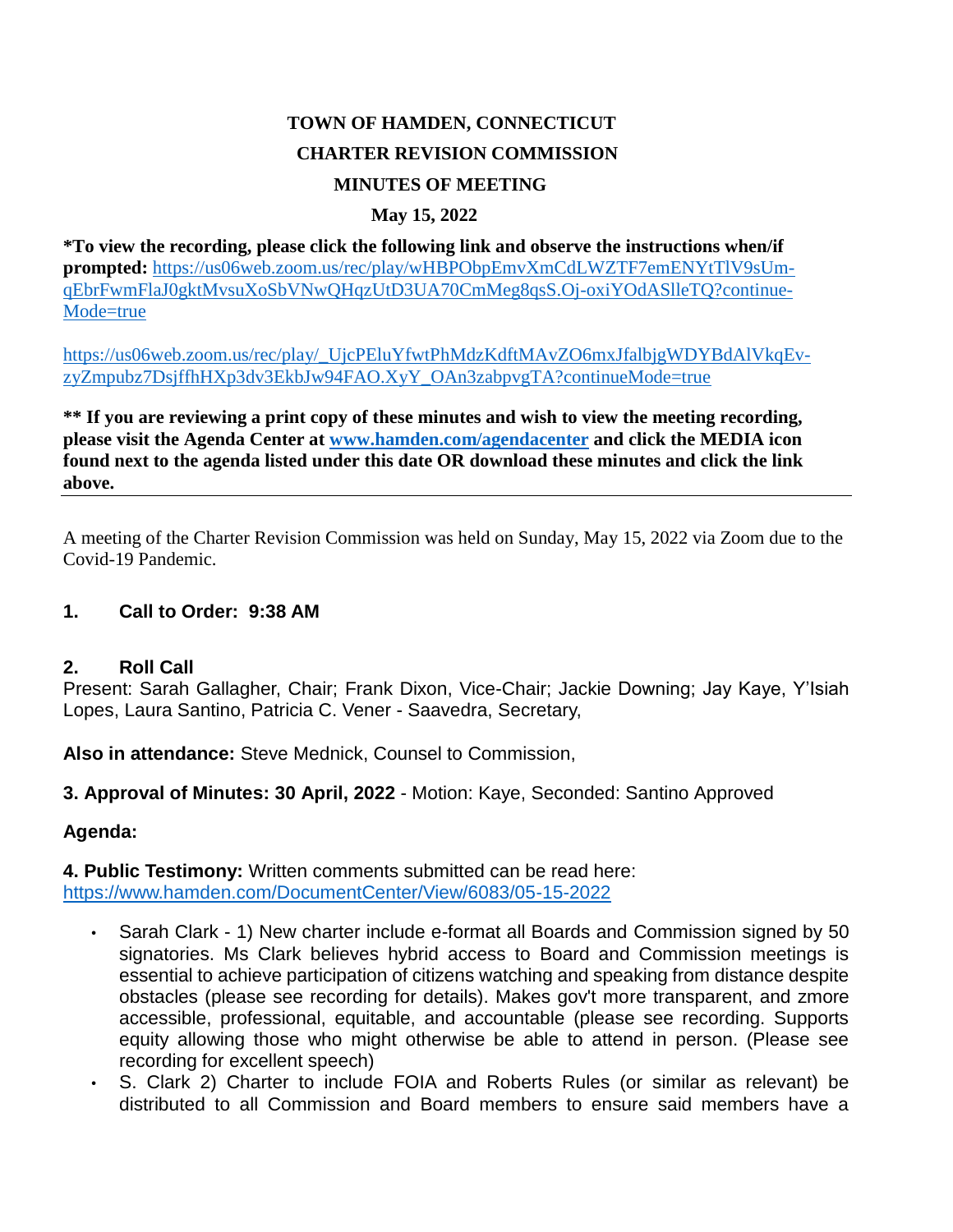background in meeting propriety. Given recent events FOIA debacle this is very essential. FOIA info be annually distributed to Police Dept as well.

- Downing see 7.1.k for rules of Town Clerk for appropriate distribution process.
- Mednick reads that section for our edification.
- Diane Hoffman Supports Clark's comments. P & Z held meeting which only allowed inperson. After 2 years of hybrid, could not believe the irresponsibility of this commission especially given raising levels of covid. This demonstrates that commissions can't be relied upon to choose the most responsible behaviors on their own (please see recording for excellent speech).
- Gustav Spohn Reads 2 letters into record. Already submitted? Dan Dunn's letter: full support for all B and C to have online component for transparency and participatory gov't. Phil Cronin - need to conduct town meetings electronically. In today's world it is a disservice to only hold in-person meetings. Lists reasons why people might not be able to attend. Elucidates further. Recording minutes allows people who could not attend at all to be able to view the meetings.

### **Public Comments for CRC can be sent to: [CRC2022@hamden.com](mailto:CRC2022@hamden.com)**

#### **5. Chapter VIII: Discussion and Action on Background Item #6 – Police Commission**

- Item relating to recruitment pg 69 things are unsettled wrt questions Steve had no success getting answered by dept. Meeting with temp chief upcoming.
- Downing We can't know if we are recruiting people with skills. We should leave in that we are actively working to attract people from town residents (if permitted) and we have to attempt to recruit a diverse police - and fire - force. Believe that training needs interpersonal skills and etc. Why would we turn away someone untrained but local for trained non-local when ultimately there would still be training given?
- Mednick Downing wants to leave residency and diversity in recruitment can rewrite.
- Dixon Agrees with majority of Downing's input but is equity in hiring an overall (whole document relevance) or specific (to this section) requirement or can it be both?
	- Mednick can be in this section for reasons of robustness even if also more generally applicable.
- Vener-Saavedra reiterates background checks importance.
- Santino (point of order) could we make the motion before discussing? This is what's normally done.
	- Gallagher we are just discussing beforehand and it is acceptable to do so.
- Santino don't we already have comments about requirements somewhere else. do we need it everywhere?
	- Downing this section is not about the police commission but about the police force itself. Nothing says we have to have diversity in force. This is recruitment not hiring, training, or promotion.
		- moves: working with personnel and civil service commissions and chief of police there should be a development of recruitment strategies with a focus on residency in town and if legally permissible, diversity in accordance with nationally accepted best practices.
- Mednick notes that recruitment is not covered by collective bargaining.
- Gallagher supports and I think may have been the second but I am note sure.
- Vote passes. (note all votes were taken by roll call)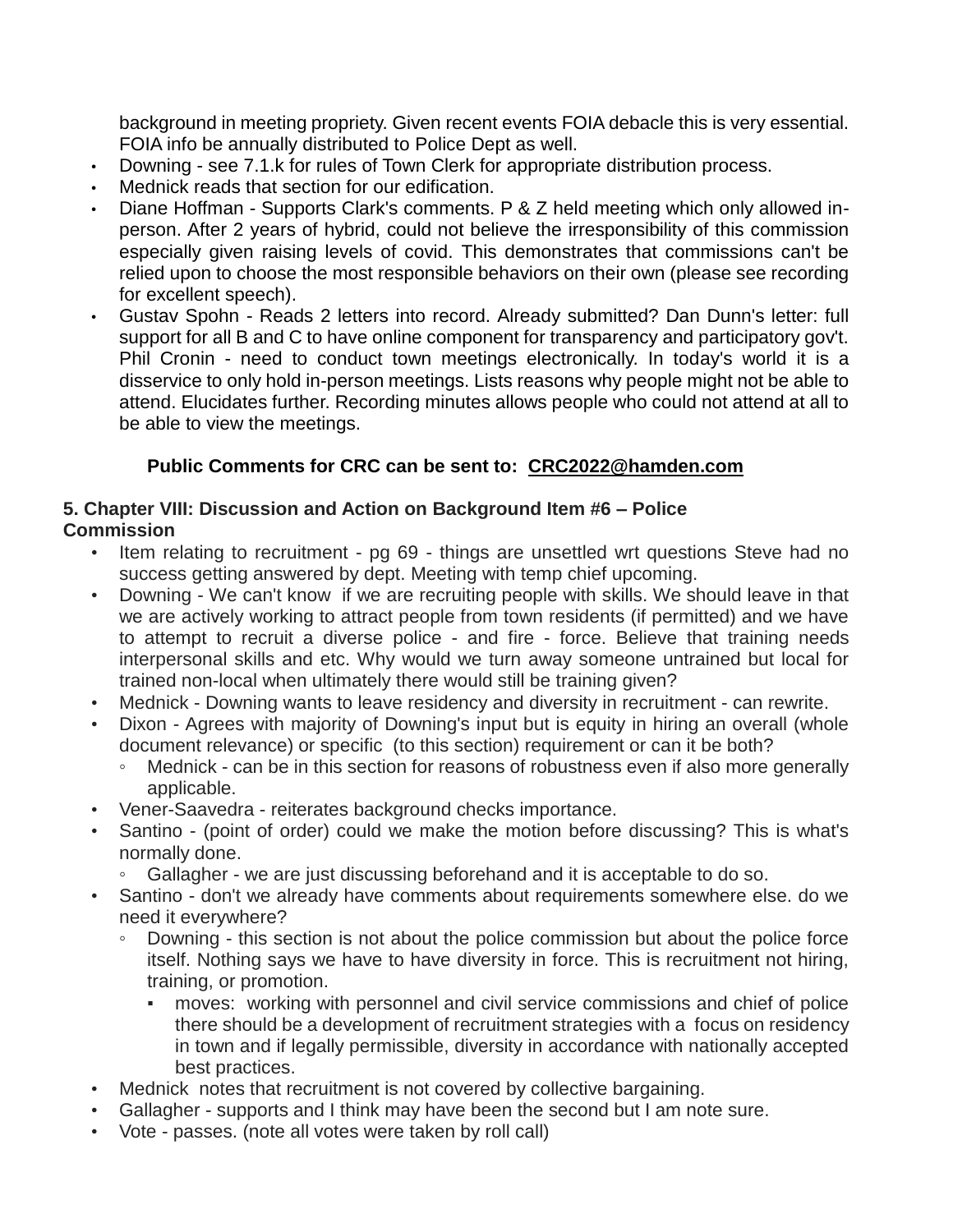- Vener-Saavedra moves to add verbiage about background checks and psychological testing to appointment . No second. (Mentions having had background chaeks for several different functions: NASA, HIAS Volunteer, Substitute teacher in MD)
- Downing want s to know more about civil service procedure because that's part of the hiring process. Gallagher agrees.
- Santino understands what Vener-Saavedra is saying but because we are not getting information from town/admin we should put this on hold. She, too, has had background checks but they do need to be specific.
- Gallagher this is not the personnel manual but the charter we are working on. It's not our job to assess the personnel manual.
- Santino began to address questions from the Chat area until Mednick reminded us that we should refrain from commenting on these except during Public Input time. (Generally this function is not active during meetings. PCVS is not sure they are even being recorded.)
	- Mednick this section is probably one of the most robust in the state. But we should not get any deeper in the rabbit hole than we already are. Need to be cognizant that we have outside forces that impact these issues as well.
	- Gallagher reiterates Mednick's comments. We want parameters and flexibility.
- Mednick at next meeting the CRC will go through chapter by chapter and approve each (or not).

# **6. Chapter IX – Board of Education (Background Item #9)**

- Mednick LC members address BoE budget in budget deliberations how much authority town does have over BoE. As with Mayor and LC, BoE does not have ability to enter into multi-year contracts. Need to be sure that there is no abuse in contracts, (e.g., accepting an option contract which allows option to renew contracts. That''s an abuse). Applies same standard to BoE as to LC and Mayor.
- Gallagher asks for motions.
- Vener-Saavedra moves to accept as written, Downing seconds. Vote passes.

# **7. Action on Chapter X – Budget (Background Item #10)**

- Mednick review the substantial changes last time. 10-1.A a cooperation, B LC wanted to repeal this concept of Finance Liaison between LC and Finance. While LC is overwhelmed by budget from Mar to May, but budget is a work in progress all year round. Developed a linear process. Section 10-3 includes items that may be influenced by collective bargaining and other outside agreements. Section G adds availability of budget materials to public by remote access. Mentions that the addition of the Capital Budget making it mandatory to be evaluated. Definition of Public Notice placed in one place so people can go and look at this to see how this works.
- Santino Does not recall why LC did not want liaison. Could someone explain?
	- Dixon maybe they did not really understand it as a Liaison to make discussion more efficient and LC was more concerned with, "how do we pay for this" and their efficiency.
	- Downing also not sure what the thinking was. Is this a new position or does someone already in finance get tagged? LC could get information in timely fashion from someone in the finance dept who does not have a political link to the council. Could be someone in the Finance office then become Liaison in LC office. It was the funding of a new position LC did not like.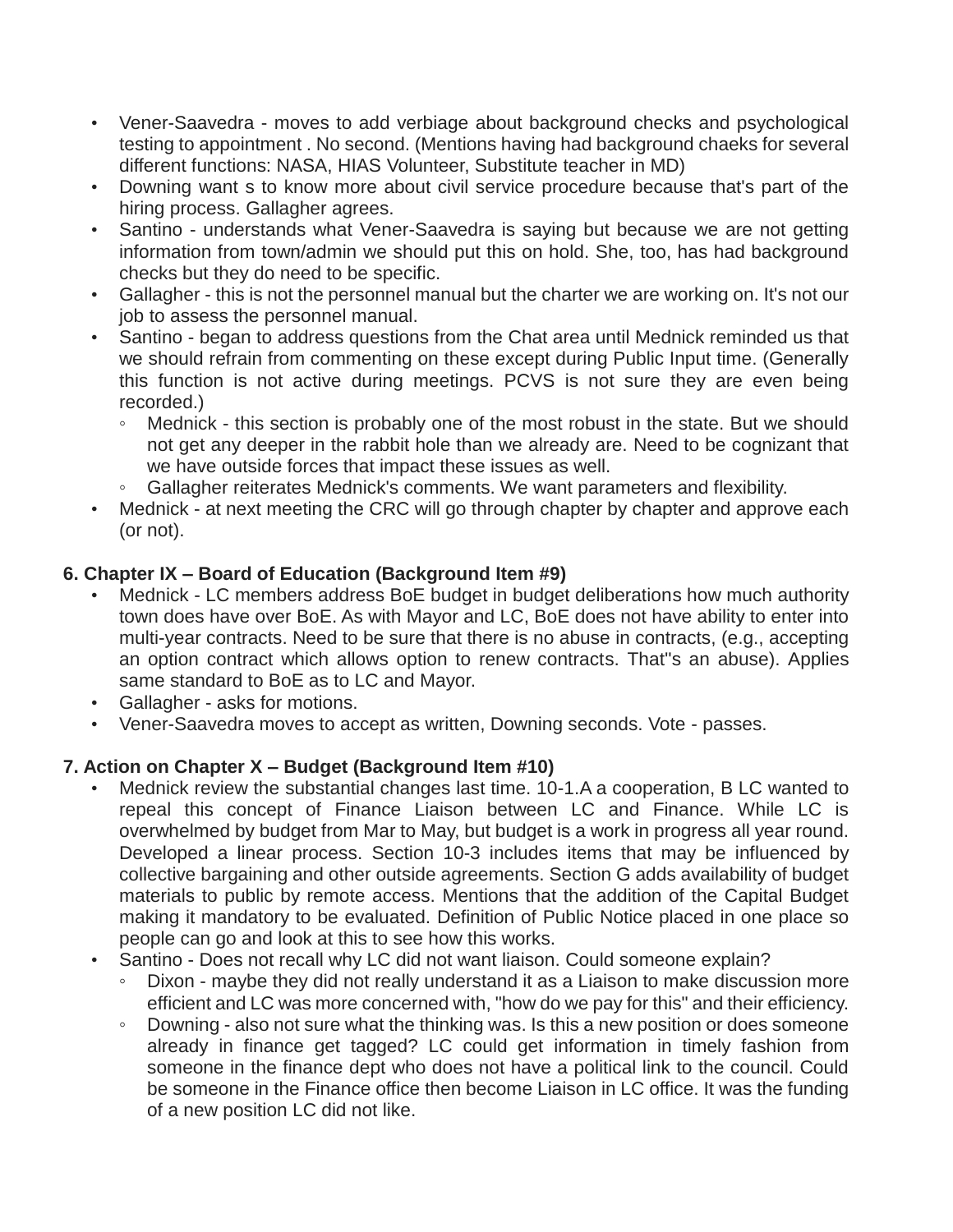- Dixon we tried to let them know that they could just tag someone. Last Charter importance was accountability, finances, etc. But liaison answers that (though LC did not really understand that).
- Santino agrees that we need something like this. Maybe tweak this to say "liaison from finance dept." We don't need new staffing as this is not such a huge undertaking.
- Mednick instead of having it as appointment by LC pres. Can say Liaison can be assigned by Finance director. If this didn't work out LC could appoint someone.
- Kaye originally we did feel this was important because LC needs to be able to get info from various depts. Especially ongoing and not just during budget season. Give all the info they need. It didn't make sense to turn this down.
- Vener-Saavedra supports this requirement after noting obvious need when LC members asked for information that was not forthcoming.
- Kaye Liaison should have V-S's accent LOL
- Gallagher any language changes? We discuss and
	- Mednick composes "The finance director may assign a person..." change "A budget liaison shall be..."
	- Downing if we give new work to a collective bargaining employee it may come back as a difficulty.
	- Mednick is it within the scope of the director to make this assignment? If so, LC would have to create a new position. It would be a confidential position.
	- Vener-Saavedra asks for explanation of the term "confidential position" and Mednick explains. (refer to recording) Basically a position that is uninfluenced by any thing other than Town need. A union member can have a confidential position but a Union Officer cannot as there could be two opposing needs at the same time.
- Kaye going back to language give the finance dept "may" and "shall" to LC president if Finance doesn't come through. Could it be a member of public? Or Finance commission? Mednick - 3rd party contractor? Interesting idea.
- Downing an outsider will be reliant on someone in the dept which negates any cost savings anyway.
- Gallagher moves "a budget liaison shall exist and the finance director may assign someone or if not, LC pres shall appoint." I did not catch the second.
	- Mednick will clean up sentence.
	- Santino points out that someone in office already has familiarity.
	- Dixon likes "shall" on commission side in consultation with LC prez.
	- Mednick relationships between LC and admin vary. If the relationship is good it's easier but this gives LC a certain amount of input.
- Vote to the effect that "shall be budget liaison" assigned by director of finance afer consultation with LC prez or in lieu (if finance director does nothing) appointed by LC prez.
- Vote Passes
- Kaye section 10.F.1 Fund balance ordinance does "level" refer to amount? Mednick missing word at start "establishing/defining - the level of unrestricted" (corrects a typo of missing verb. Section 10.6.c(1) on page 130. Why does Mayor fix tax rate if mayor's veto was overridden? Mednick - here "fix" means "publish." Also will reduce sentence lengths by separating run on sentence with period. 10-7.A. is unclear and Mednick will ascertain meaning.

#### • **8. Chapter VIII – Department and Department Heads: Alignment of Police Chief with Police Commission Reforms**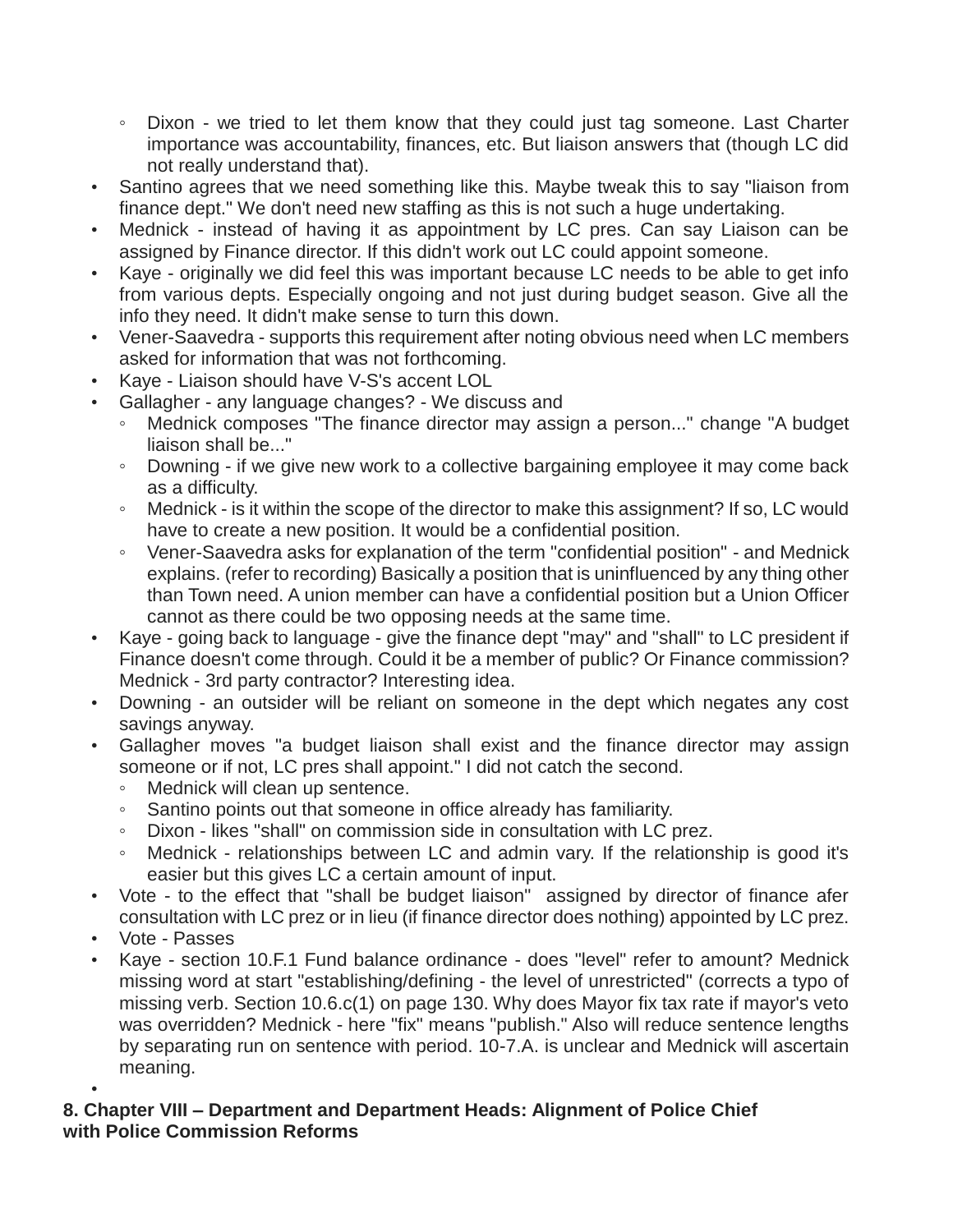- Mednick received departmental request to change "Personnel and Human Resources" to "Human Resources" pg 104 (so as to keep up with current language usage).
- Sec 8-5.pg 107 chief of police: some non-drastic word changes.
- Lopes Community Services is very vague. Most other dept heads are appointed. Wants a less watered down description of head/supervisor so as to specify accountability.
- Kaye Does "community services" include Keefe Center?
- Lopes I am a dept head and Keefe is built into my job description but there are other depts contained in Keefe. We should identify services needed and who needs them. We need someone to address services for the homeless, for example.
- Kaye there already exists ordinances for these departments.
- Mednick explains that this section and a catch all at end of the chapter were created 2011. so is probably out of date. There is a dept not mentioned except in one subsection and only in passing. We should specifically indicate that all departments are subject to all requirements even if not specifically named. Last commission has not yet addressed moving most of departments to vague category so they can be created by Ordinance. This give flexibility of town departments creation to admin. this way they can change titles and so forth without having to refer to Charter. 8.2 applies to both entities
- Dixon asks Lopes wrt to updating are you referring to adding more qualifications?
	- Lopes yes, we need to have some qualifications so it's not just a "who knows whom." ◦ Dixon agrees.
	- Mednick -notes that 8.2 refers to qualifications in general.
	- Dowining I think keeping it general in 8.2 is important. But these are members of the Supervisors Union and we don't have that much influence as we do Mayoral appts bec. they have standards according to their union. Also things may change in future. If we pay more attn to "homeless" we might leave people out, eg, "mental health." However, agrees it should be a "Department."
	- Lopes Union requires undergrad degree. Are you saying there should be a non-union manager above the present director/managers?
	- Lopes it is possible to have (I did not catch this question)
	- Gallagher this section is in public safety, health etc section separate Fire and police have very specific requirements for their positions. Does it make sense to change Community Services to department and have a director who has qualification with best practices and so forth? How do lift this up without going overboard.
	- Mednick asks if there is in the budget a Director of Community Services?
	- Gallagher sort of. The new position of Arts Culture Recreation Wellness.
	- Lopes the mayor's appointment doesn't have to be a competitive appointment but without qualifications the decisions could be suspect.
	- Gallagher suggests a qualifications section.
	- Mednick why is there not an equivalent dept that covers these. I think I can delineate qualifications by removing a section
	- Mednick community services need to be treated as if they are charter depts. Where there is a coordinator that person must have relevant qualifications. Will create wording to correct this. Council should review this.

### **9. Removal of Boards and Commission Members**

• 7.1.(E) pg 51 - Mednick refers to ordinance just passed addressing board/comm members with mayor adding new categories. Mayoral process was changed but where does it go? Created situation where mayor makes decision to toss someone and only by going to